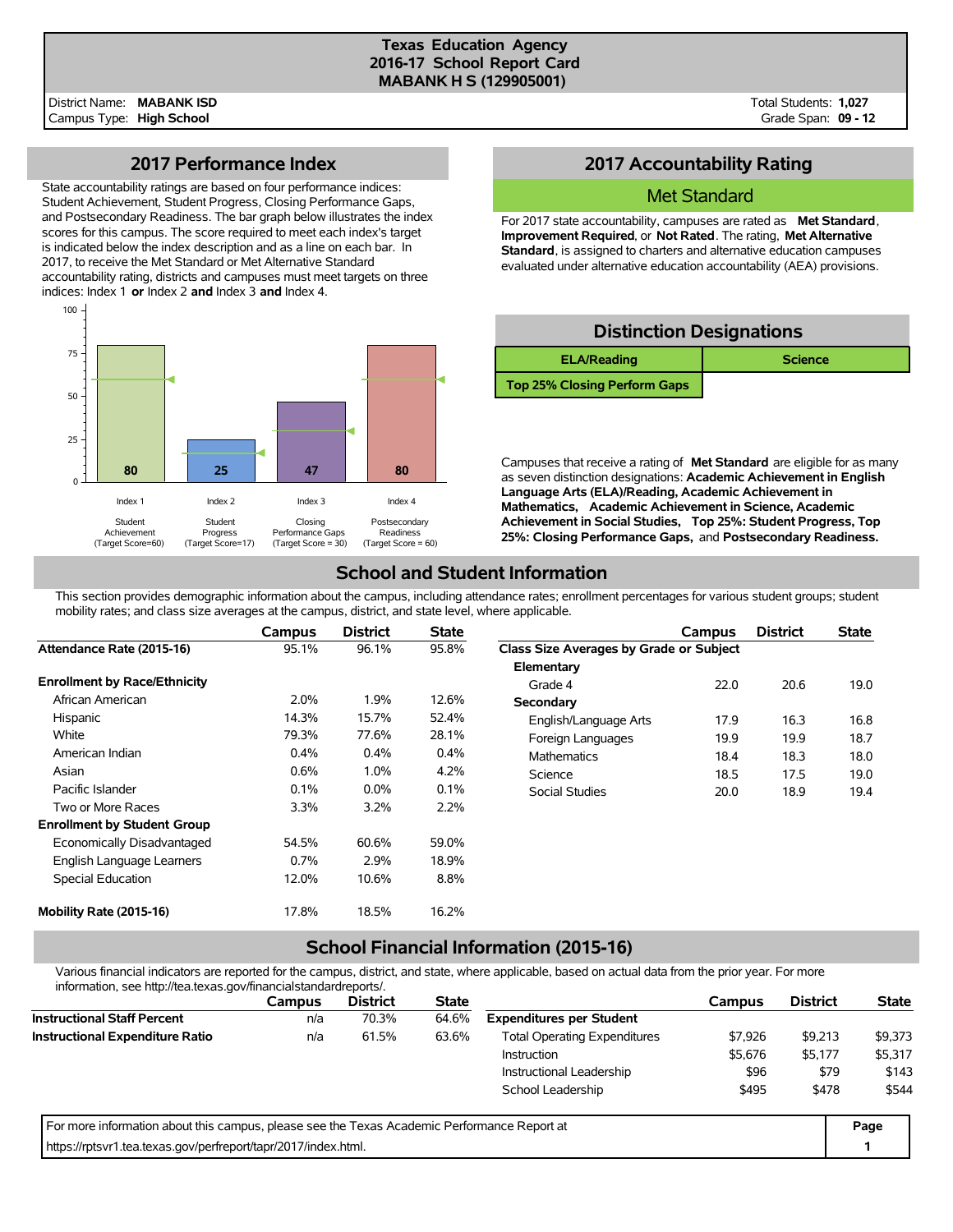| Texas Education Agency     | <b>MABANK H S (129905001)</b> |  |
|----------------------------|-------------------------------|--|
| 2016-17 School Report Card | <b>MABANK ISD</b>             |  |

|                                                                             |      |              |     |                            |         |          |        |          |                                    |                                    | Two or        |               |
|-----------------------------------------------------------------------------|------|--------------|-----|----------------------------|---------|----------|--------|----------|------------------------------------|------------------------------------|---------------|---------------|
|                                                                             |      |              |     | All                        | African |          |        | American |                                    | <b>Pacific</b>                     | <b>More</b>   | Econ          |
|                                                                             |      | <b>State</b> |     | District Students American |         | Hispanic | White  | Indian   | Asian                              | <b>Islander</b>                    | Races         | <b>Disadv</b> |
| STAAR Percent at Approaches Grade Level or Above (Sum of All Grades Tested) |      |              |     |                            |         |          |        |          |                                    |                                    |               |               |
| All Subjects                                                                | 2017 | 75%          | 83% | 80%                        | 79%     | 81%      | 79%    | 100%     | 100%                               | $\ast$                             | 87%           | 77%           |
|                                                                             | 2016 | 75%          | 82% | 78%                        | 77%     | 81%      | 78%    | 100%     | $\ast$                             | $\ast$                             | 69%           | 75%           |
| Reading                                                                     | 2017 | 72%          | 80% | 70%                        | 64%     | 67%      | 70%    | $\ast$   | $\ast$                             | $\ast$                             | 74%           | 65%           |
|                                                                             | 2016 | 73%          | 79% | 71%                        | 59%     | 71%      | 71%    | $\ast$   | $\ast$                             | $\ast$                             | 63%           | 67%           |
| Mathematics                                                                 | 2017 | 79%          | 89% | 85%                        | $\ast$  | 92%      | 82%    | $\ast$   | $\ast$                             | L,                                 | 100%          | 84%           |
|                                                                             | 2016 | 76%          | 86% | 78%                        | 100%    | 79%      | 77%    | $\ast$   |                                    | $\ast$                             | $\ast$        | 73%           |
| Science                                                                     | 2017 | 79%          | 90% | 93%                        | $\ast$  | 96%      | 92%    | $\ast$   | $\ast$                             | $\overline{\phantom{a}}$           | 100%          | 91%           |
|                                                                             | 2016 | 79%          | 89% | 88%                        | 90%     | 94%      | 88%    | *        |                                    | $\ast$                             | 63%           | 86%           |
| Social Studies                                                              | 2017 | 77%          | 78% | 89%                        | 100%    | 93%      | 88%    | $\ast$   | $\ast$                             | $\overline{a}$                     | 83%           | 84%           |
|                                                                             | 2016 | 77%          | 79% | 88%                        | $\ast$  | 94%      | 86%    |          |                                    | $\overline{a}$                     | 100%          | 83%           |
| STAAR Percent at Meets Grade Level (Sum of All Grades Tested)               |      |              |     |                            |         |          |        |          |                                    |                                    |               |               |
| Two or More Subjects 2017                                                   |      | 48%          | 52% | 55%                        | $\ast$  | 50%      | 56%    | $\ast$   | 100%                               | $\ast$                             | 56%           | 49%           |
|                                                                             | 2016 | 45%          | 48% | 52%                        | 50%     | 50%      | 51%    | $\ast$   | $\ast$                             | $\ast$                             | 75%           | 45%           |
| Reading                                                                     | 2017 | 48%          | 54% | 59%                        | 45%     | 55%      | 59%    | $\ast$   | $\ast$                             | $\ast$                             | 67%           | 54%           |
|                                                                             | 2016 | 46%          | 50% | 54%                        | 50%     | 47%      | 54%    | $\ast$   | $\ast$                             | $\ast$                             | 67%           | 47%           |
| <b>Mathematics</b>                                                          | 2017 | 48%          | 57% | 41%                        | $\ast$  | 50%      | 38%    | $\ast$   | $\ast$                             | $\overline{a}$                     | $\ast$        | 37%           |
|                                                                             |      |              |     |                            | $\ast$  |          |        | $\ast$   |                                    | $\ast$                             | $\ast$        |               |
|                                                                             | 2016 | 43%          | 46% | 28%                        | $\ast$  | 25%      | 29%    | $\ast$   | $\ast$                             |                                    |               | 26%<br>56%    |
| Science                                                                     | 2017 | 52%          | 61% | 63%                        |         | 57%      | 64%    | $\ast$   |                                    | $\overline{\phantom{a}}$<br>$\ast$ | 75%<br>$\ast$ |               |
|                                                                             | 2016 | 47%          | 58% | 60%                        | 60%     | 59%      | 59%    |          | $\overline{\phantom{a}}$<br>$\ast$ |                                    |               | 51%           |
| Social Studies                                                              | 2017 | 51%          | 41% | 53%                        | $\ast$  | 38%      | 55%    | $\ast$   |                                    | $\overline{\phantom{a}}$           | $\ast$        | 43%           |
|                                                                             | 2016 | 47%          | 43% | 52%                        |         | 58%      | 48%    |          |                                    | $\overline{a}$                     | 100%          | 47%           |
| STAAR Percent at Masters Grade Level (Sum of All Grades Tested)             |      |              |     |                            |         |          |        |          |                                    |                                    |               |               |
| All Subjects                                                                | 2017 | 20%          | 21% | 11%                        | $\ast$  | 11%      | 11%    | $\ast$   | 45%                                | $\ast$                             | 18%           | 8%            |
|                                                                             | 2016 | 18%          | 17% | 8%                         | $\ast$  | 8%       | 8%     | $\ast$   | $\ast$                             | $\ast$                             | $\ast$        | 6%            |
| Reading                                                                     | 2017 | 19%          | 19% | 6%                         | $\ast$  | 7%       | 5%     | $\ast$   | $\ast$                             | $\ast$                             | $\ast$        | 4%            |
|                                                                             | 2016 | 17%          | 17% | 4%                         | $\ast$  | $\ast$   | 5%     | $\ast$   | $\ast$                             | $\ast$                             | $\ast$        | 3%            |
| <b>Mathematics</b>                                                          | 2017 | 23%          | 27% | 10%                        | $\ast$  | 15%      | 8%     | $\ast$   | $\ast$                             | ۰                                  | $\ast$        | 9%            |
|                                                                             | 2016 | 19%          | 18% | 5%                         | $\ast$  | $\ast$   | 5%     | $\ast$   |                                    | $\ast$                             | $\ast$        | 5%            |
| Science                                                                     | 2017 | 19%          | 25% | 17%                        | *       | 18%      | 16%    | $\ast$   | $\ast$                             |                                    | $\ast$        | 12%           |
|                                                                             | 2016 | 16%          | 16% | 11%                        | *       | $\ast$   | 12%    | $\ast$   | $\overline{\phantom{a}}$           | $\ast$                             | $\ast$        | 9%            |
| Social Studies                                                              | 2017 | 27%          | 17% | 21%                        | $\ast$  | $\ast$   | 22%    | $\ast$   | $\ast$                             |                                    | $\ast$        | 12%           |
|                                                                             | 2016 | 22%          | 18% | 15%                        | $\ast$  | 21%      | 13%    |          |                                    |                                    | $\ast$        | 12%           |
| STAAR Percent Met or Exceeded Progress                                      |      |              |     |                            |         |          |        |          |                                    |                                    |               |               |
| All Subjects                                                                | 2017 | 61%          | 66% | 51%                        |         | $\ast$   | 50%    |          |                                    | *                                  |               | 48%           |
|                                                                             | 2016 | 62%          | 65% | 50%                        |         | $\ast$   | 54%    | *        | ∗                                  | $\ast$                             | $\ast$        | 47%           |
| Reading                                                                     | 2017 | 59%          | 61% |                            |         | $\ast$   | $\ast$ |          | *                                  | $\ast$                             | $\ast$        | $\ast$        |
|                                                                             | 2016 | 60%          | 63% | $\star$                    |         | $\ast$   | $\ast$ | $\ast$   | $\ast$                             |                                    | $\ast$        | $\ast$        |
| Mathematics                                                                 | 2017 | 64%          | 71% | 48%                        |         | $\ast$   | 44%    |          | $\ast$                             |                                    | $\ast$        | 44%           |
|                                                                             | 2016 | 63%          | 66% | 37%                        | $\ast$  | $\ast$   | 38%    | $\ast$   |                                    | $\ast$                             | $\ast$        | 33%           |
|                                                                             |      |              |     |                            |         |          |        |          |                                    |                                    |               |               |

For more information about this campus, please see the Texas Academic Performance Report at **Page Page** https://rptsvr1.tea.texas.gov/perfreport/tapr/2017/index.html. **2**

'?' Indicates that the data for this item were statistically improbable, or were reported outside a reasonable range. '-' Indicates zero observations reported for this group. '\*' Indicates results are masked due to small numbers to protect student confidentiality. Moreover, the context of the strong is not applicable for this group.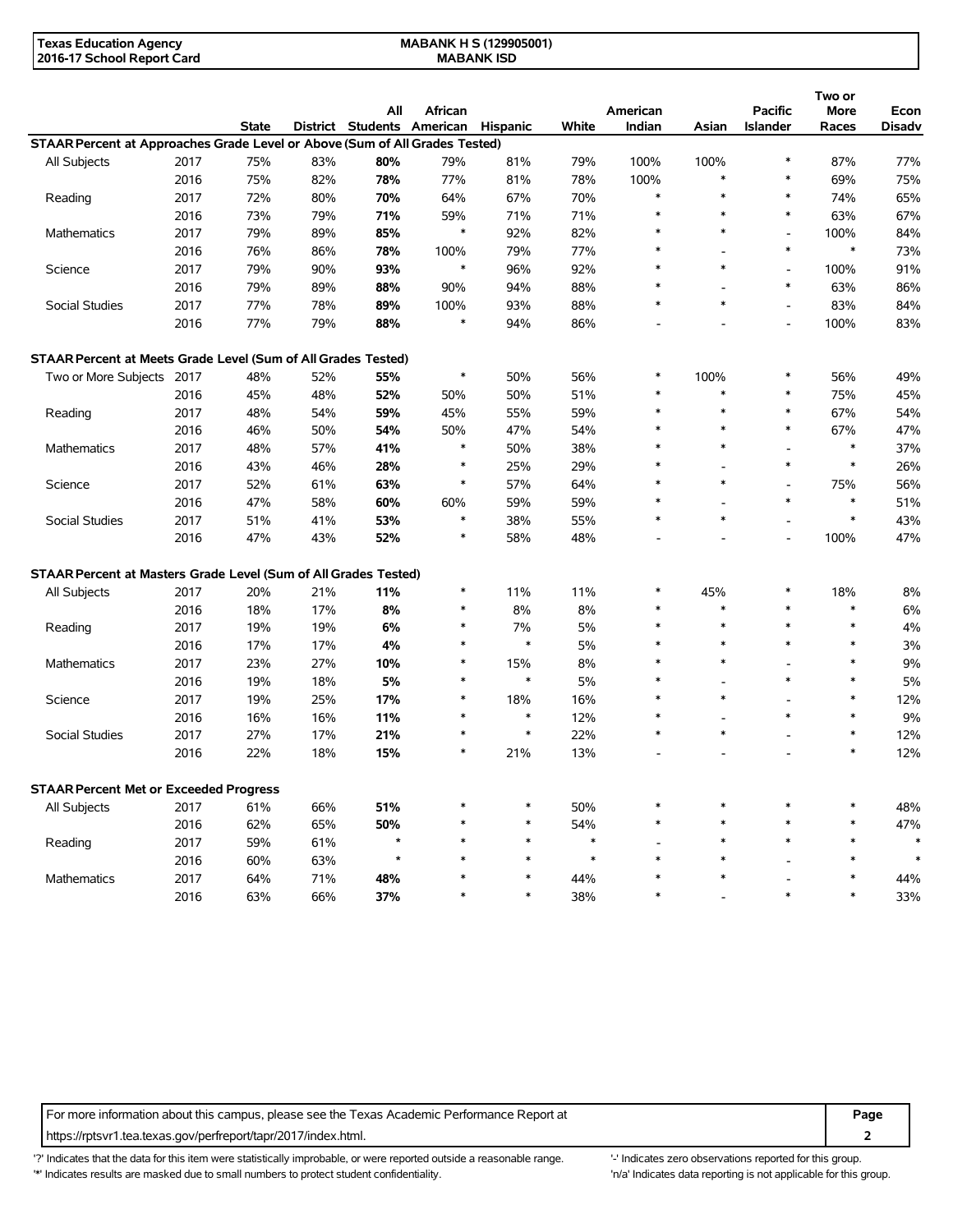| Texas Education Agency     | <b>MABANK H S (129905001)</b> |
|----------------------------|-------------------------------|
| 2016-17 School Report Card | <b>MABANK ISD</b>             |

|                                        |      |              |                 |         | African  |                 |        | American |        | <b>Pacific</b>  | Two or<br><b>More</b> | Econ          |
|----------------------------------------|------|--------------|-----------------|---------|----------|-----------------|--------|----------|--------|-----------------|-----------------------|---------------|
|                                        |      | <b>State</b> | <b>District</b> | Campus  | American | <b>Hispanic</b> | White  | Indian   | Asian  | <b>Islander</b> | Races                 | <b>Disadv</b> |
| <b>STAAR Percent Exceeded Progress</b> |      |              |                 |         |          |                 |        |          |        |                 |                       |               |
| All Subjects                           | 2017 | 19%          | 20%             | 4%      | $\ast$   | $\ast$          | 4%     | $\ast$   | $\ast$ | $\ast$          | $\ast$                | 4%            |
|                                        | 2016 | 17%          | 16%             | 4%      | $\ast$   | $\ast$          | 3%     | $\ast$   | $\ast$ | $\ast$          | $\ast$                | 4%            |
| Reading                                | 2017 | 17%          | 18%             | $\star$ | $\ast$   | $\ast$          | $\ast$ | -        | $\ast$ | $\ast$          | $\ast$                | $\ast$        |
|                                        | 2016 | 16%          | 16%             | $\star$ | $\ast$   | $\ast$          | $\ast$ | $\ast$   | $\ast$ |                 | $\ast$                | ∗             |
| <b>Mathematics</b>                     | 2017 | 20%          | 23%             | 10%     | *        | $\ast$          | 9%     | $\ast$   | $\ast$ |                 | $\ast$                | 8%            |
|                                        | 2016 | 17%          | 16%             | 6%      |          | $\ast$          | 6%     | $\ast$   |        | $\ast$          |                       | 7%            |

For more information about this campus, please see the Texas Academic Performance Report at **Page Page** https://rptsvr1.tea.texas.gov/perfreport/tapr/2017/index.html. **3**

'?' Indicates that the data for this item were statistically improbable, or were reported outside a reasonable range. '-' Indicates zero observations reported for this group. '\*' Indicates results are masked due to small numbers to protect student confidentiality. 'n/a' Indicates data reporting is not applicable for this group.